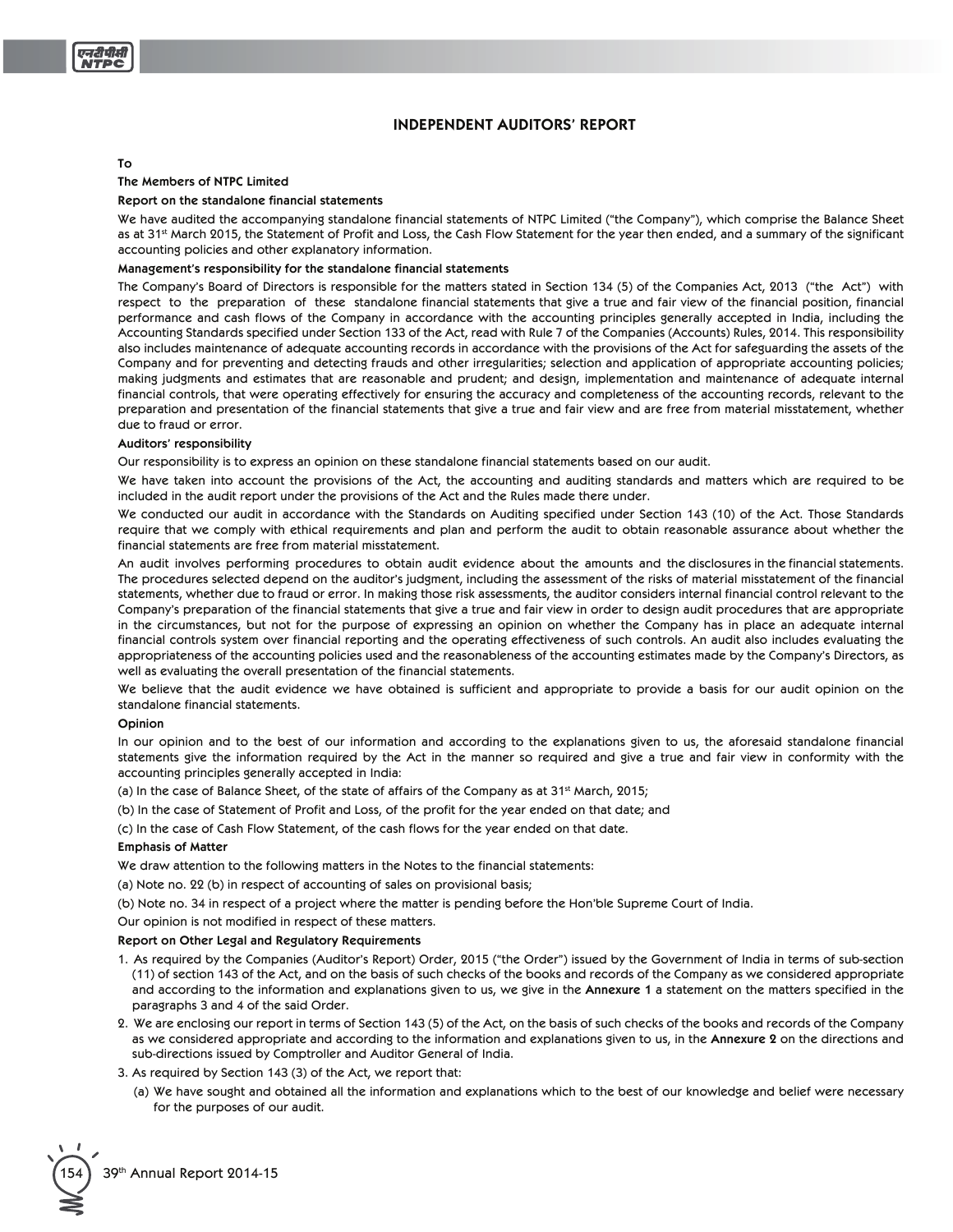

- (b) In our opinion, proper books of account as required by law have been kept by the Company so far as it appears from our examination of those books.
- (c) The Balance Sheet, the Statement of Profit and Loss, and the Cash Flow Statement dealt with by this Report are in agreement with the books of account.
- (d) In our opinion, the aforesaid standalone financial statements comply with the Accounting Standards specified under Section 133 of the Act, read with Rule 7 of the Companies (Accounts) Rules, 2014.
- (e) On the basis of written representations received from the directors as at 31st March 2015 and taken on record by the Board of Directors, none of the directors is disqualified from being appointed as a director in terms of Section 164(2) of the Act as on 31st March 2015.
- (f) With respect to the other matters to be included in the Auditor's Report in accordance with Rule 11 of the Companies (Audit and Auditors) Rules, 2014, in our opinion and to the best of our information and according to the explanations given to us:
	- i. The Company has disclosed the impact of pending litigations on its financial position in its financial statements. Refer Note 34, 35 & 52 to the financial statements;
	- ii. The Company has made provision, as required under the applicable law or accounting standards, for material foreseeable losses on long-term contracts including derivative contracts.
	- iii. There has been no delay in transferring the amount to Investor Education and Protection Fund in accordance with the relevant provisions of the Companies Act, 1956 (1 of 1956) and Rules made there under by the Company.

Partner Partner Partner Partner Partner Partner Partner Partner Partner Partner M No.087537 M No.072332 M No.206047

Firm Reg. No. 109208W

Partner Partner Partner Partner Partner Partner Partner Partner Partner Partner M No. 090104 M No.070229 M.No.072209

Place : New Delhi Dated : 29th May 2015

(Rakesh Kumar) (Prakash Sharma) (S. Narasimhan)

For V. Sankar Aiyar & Co. For Ramesh C. Agrawal & Co. For A.R. & Co. Chartered Accountants Chartered Accountants Chartered Accountants

For O. P. Bagla & Co. For PSD & Associates For PKF Sridhar & Santhanam LLP Chartered Accountants Chartered Accountants Chartered Accountants Firm Reg. No. 000018N Firm Reg. No. 004501C Firm Reg. No. 003990S/S200018

(Ajay Gupta) (R.C. Agrawal) (Pawan K Goel)

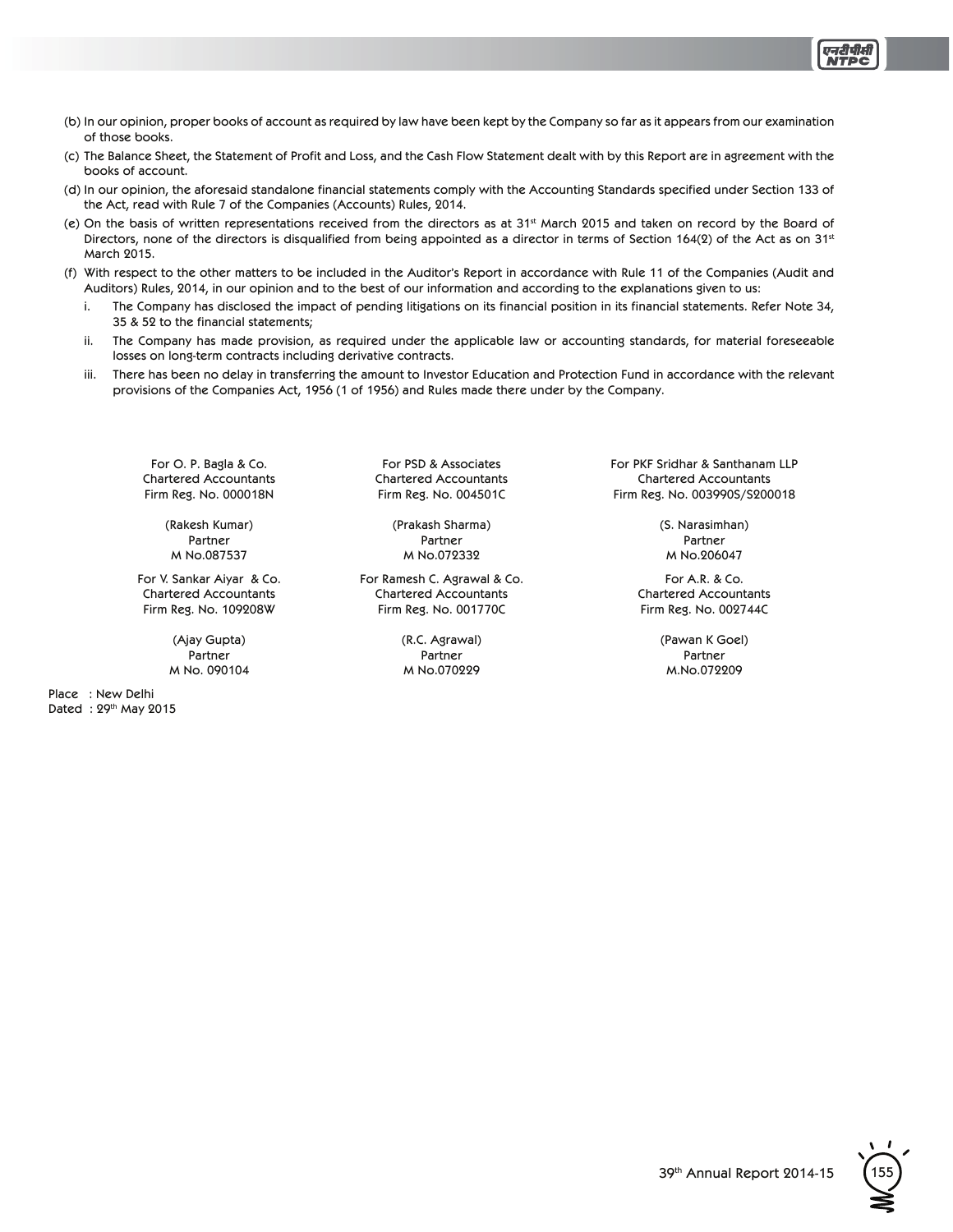

## **ANNEXURE 1 TO THE AUDITORS' REPORT**

**Annexure referred to in our report of even date to the members of NTPC LIMITED on the accounts for the year ended 31st March 2015** 

- (i) (a) The Company has generally maintained proper records showing full particulars including quantitative details and situation of fixed assets.
	- (b) There is a regular programme of physical verification of all fixed assets over a period of two years which, in our opinion, is reasonable having regard to the size of the Company and the nature of its assets. No material discrepancies were noticed on such verification.
- (ii) (a) The inventory has been physically verified by the management at reasonable intervals.
	- (b) The procedures of physical verification of inventory followed by the management are reasonable and adequate in relation to the size of the Company and the nature of its business.
	- (c) The Company is maintaining proper records of inventory. No material discrepancies were noticed on physical verification
- (iii) The Company has not granted any loans, secured or unsecured to any companies, firms or other parties covered in register maintained under Section 189 of the Companies Act, 2013.

In view of the above, the clauses 3 (iii)(a) and 3 (iii)(b) of the Order are not applicable.

- (iv) In our opinion and according to the information and explanations given to us, there is adequate internal control system commensurate with the size of the Company and the nature of its business for purchase of inventory & fixed assets and for sale of electricity, goods and services. During the course of our audit, we have not observed any continuing failure to correct major weaknesses in internal control systems.
- (v) In our opinion and according to the information and explanations given to us, the Company has complied with the directives issued by the Reserve Bank of India, the provisions of Sections 73 to 76 or any other relevant provisions of the Companies Act, 2013 and the rules framed thereunder with regard to the deposits accepted from the public except deposits obtained by the Company from the dependants of employees who die or suffer permanent total disability for which the Company has applied Ministry of Corporate Affairs, Government of India for continuation of the exemption earlier obtained in respect of applicability of Section 58 A of the Companies Act, 1956, which is still awaited (refer Note 10 d). No order has been passed with respect to Section 73 to 76, by the Company Law Board or National Company Law Tribunal or Reserve Bank of India or any Court or any other tribunal.
- (vi) We have broadly reviewed the accounts and records maintained by the Company pursuant to the Rules made by the Central Government for the maintenance of cost records under sub-section (1) of Section 148 of the Companies Act, 2013 read with Companies (Cost Records & Audit) Rules, 2014 and we are of the opinion that prima facie the prescribed accounts and records have been made and maintained. We have not, however, made detailed examination of the records with a view to determine whether they are accurate and complete.
- (vii) (a) Undisputed statutory dues including provident fund, income tax, sales-tax, wealth tax, service tax, custom duty, excise duty, value added tax, cess and other statutory dues have generally been regularly deposited with the appropriate authorities and there are no undisputed dues outstanding as on 31<sup>st</sup> March 2015 for a period of more than six months from the date they became payable. We have been informed that employees' state insurance is not applicable to the Company.
	- (b) The disputed statutory dues aggregating to  $\bar{z}$  288.77 crore that have not been deposited on account of matters pending before appropriate authorities are detailed below:

| SI.No | Name of Statute                                               | Nature of dues                     | Forum where the dispute is pending             | ₹ crore |
|-------|---------------------------------------------------------------|------------------------------------|------------------------------------------------|---------|
|       | Central Sales Tax and Sales Tax/VAT<br>Acts of various states | Sales Tax / VAT                    | Additional Commissioner of Sales Taxes         | 6.69    |
|       |                                                               |                                    | <b>Commissioner of Sales Tax</b>               | 14.12   |
|       |                                                               |                                    | <b>High Court</b>                              | 231.40  |
|       |                                                               |                                    | Sales/Trade Tax Tribunal                       | 20.74   |
|       |                                                               |                                    | Joint Commissioner (Appeal) Trade tax          | 1.16    |
|       |                                                               |                                    | Appellate Tribunal                             | 0.13    |
| 2.    | Central Excise Act, 1944                                      | Central Excise<br>Duty/Service tax | <b>CESTAT &amp; Appellate Tribunal of CEST</b> | 2.49    |
| 3.    | Income Tax Act, 1961                                          | Income Tax                         | Income Tax Appellate Tribunal                  | 11.61   |
|       |                                                               |                                    | Income Tax Officer                             | 0.43    |

 **Total 288.77**

- (c) According to the information and explanations given to us, the Company has transferred the amount required to be transferred to the Investor Education and Protection Fund in accordance with the relevant provisions of the Companies Act, 1956 (1 of 1956) and Rules made there under.
- (viii) The Company has no accumulated losses and has not incurred cash losses during the financial year covered by our audit and in the immediately preceding financial year.

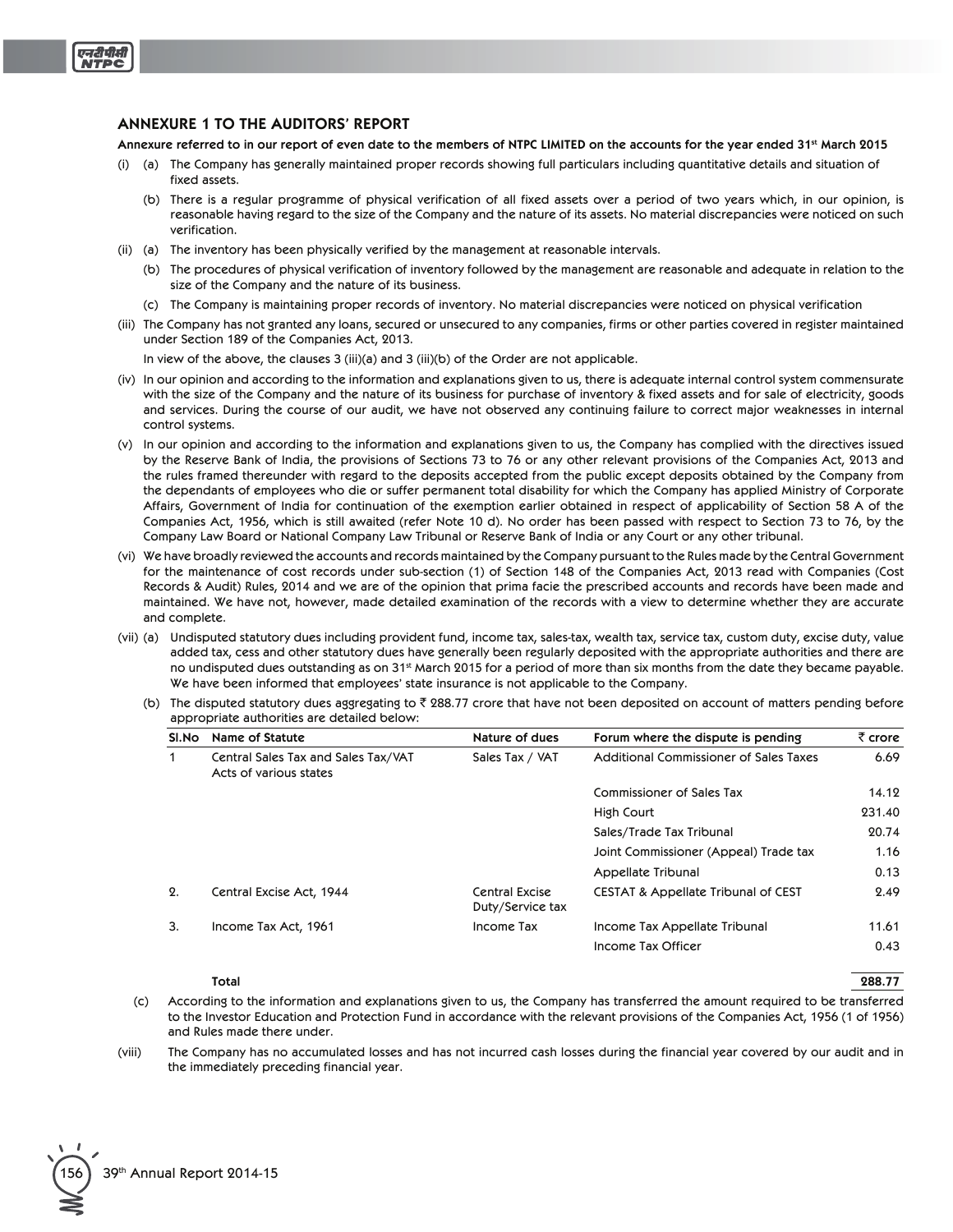- (ix) In our opinion and according to the information and explanations given to us, the Company has not defaulted in repayment of dues to financial institutions, banks or debenture holders.
- (x) According to the information and explanations given to us, the Company has not given any guarantees for loans taken by others from banks or financial institutions.
- (xi) According to the information and explanations given to us, the term loans have been applied for the purpose for which they were obtained.
- (xii) According to the information and explanations given to us and as represented by the Management and based on our examination of the books and records of the Company and in accordance with generally accepted auditing practices in India, we have been informed that no case of frauds has been committed on or by the Company during the year.

M No.087537 M No.072332 M No.206047

Partner Partner Partner Partner Partner Partner Partner Partner Partner Partner

Place : New Delhi Dated : 29th May 2015

 (Rakesh Kumar) (Prakash Sharma) (S. Narasimhan) Partner Partner Partner Partner Partner Partner Partner Partner Partner Partner

> For V. Sankar Aiyar & Co. For Ramesh C. Agrawal & Co. For A.R. & Co. For A.R. & Co. Chartered Accountants Chartered Accountants Chartered Accountants Firm Reg. No. 109208W Firm Reg. No. 001770C Firm Reg. No. 002744C

M No. 090104 M No.070229 M.No.072209

For O. P. Bagla & Co. For PSD & Associates For PKF Sridhar & Santhanam LLP Chartered Accountants Chartered Accountants Chartered Accountants Firm Reg. No. 000018N Firm Reg. No. 004501C Firm Reg. No. 003990S/S200018

(Ajay Gupta) (R.C. Agrawal) (Pawan K Goel)

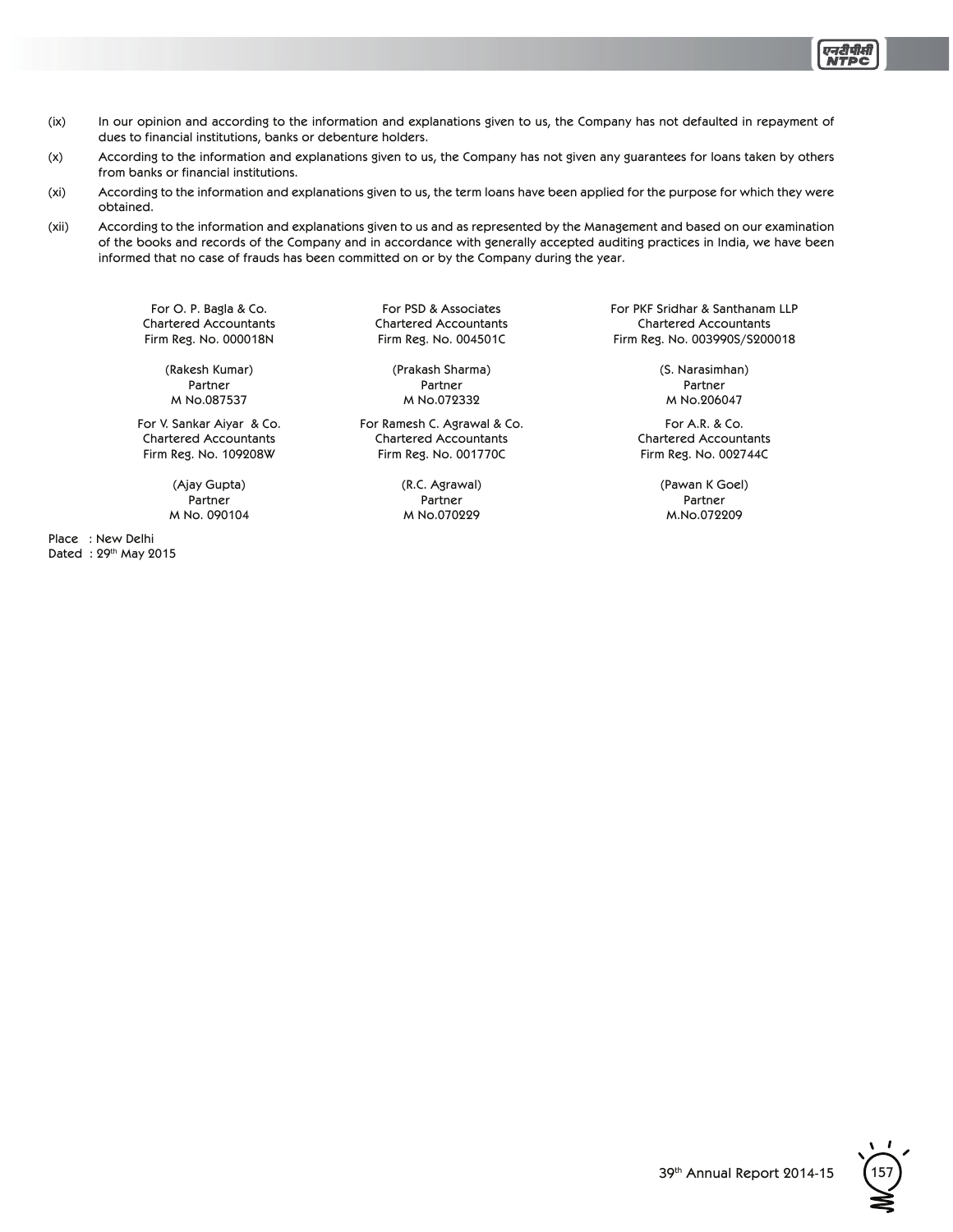## **ANNEXURE 2 TO THE AUDITORS' REPORT**

**Annexure referred to in our report of even date to the members of NTPC LIMITED on the accounts for the year ended 31st March 2015**

| SI. No.                    | Directions / Sub-Directions                                                                                                                                                                                                                                                                                  | <b>Action Taken</b>                                                                                                                                                                                                                                                                                                                                                                                                                                             | Impact on<br>financial<br>statement |  |  |  |  |
|----------------------------|--------------------------------------------------------------------------------------------------------------------------------------------------------------------------------------------------------------------------------------------------------------------------------------------------------------|-----------------------------------------------------------------------------------------------------------------------------------------------------------------------------------------------------------------------------------------------------------------------------------------------------------------------------------------------------------------------------------------------------------------------------------------------------------------|-------------------------------------|--|--|--|--|
| A. Directions              |                                                                                                                                                                                                                                                                                                              |                                                                                                                                                                                                                                                                                                                                                                                                                                                                 |                                     |  |  |  |  |
| $\mathbf{1}$               | If the Company has been selected for disinvestment, a<br>complete status report in terms of valuation of Assets<br>(including intangible assets and land) and Liabilities<br>(including Committed and General Reserves) may be<br>examined including the mode and present stage of<br>disinvestment process. | The Company has not been selected for<br>disinvestment during the financial year 2014-15.                                                                                                                                                                                                                                                                                                                                                                       | Not applicable                      |  |  |  |  |
| $\boldsymbol{\Omega}$      | Please report whether there are any cases of waiver/<br>write off of debts/loans/interest etc., if yes, the<br>reasons therefor and the amount involved.                                                                                                                                                     | According to information and explanations given<br>to us, there are no cases of waiver/write off of<br>debts/loans/interest etc.                                                                                                                                                                                                                                                                                                                                | Nil                                 |  |  |  |  |
| 3                          | Whether proper records are maintained for<br>inventories lying with third parties & assets received<br>as gift from Govt. or other authorities?                                                                                                                                                              | Proper records are maintained for inventories<br>lying with third parties and also for assets received<br>as gift from Government or other authorities.                                                                                                                                                                                                                                                                                                         | Nil                                 |  |  |  |  |
| $\overline{4}$             | A report on age-wise analysis of pending legal/<br>arbitration cases including the reasons of pendency<br>and existence/effectiveness of a monitoring<br>mechanism for expenditure on all legal cases (foreign<br>and local) may be given.                                                                   | The Company has 4,126 pending legal/arbitration<br>cases. The age-wise classification obtained from<br>the management is as under:<br>More than 3 years<br>2,803<br>Two to three years<br>561<br>378<br>One to two years<br>384<br>Less than one year<br>These cases are pending for hearing /disposal at<br>the respective forums. The Company has a system<br>for monitoring expenditure on legal cases (foreign<br>and local) which in our view is effective | Nil                                 |  |  |  |  |
| <b>B. Sub - Directions</b> |                                                                                                                                                                                                                                                                                                              |                                                                                                                                                                                                                                                                                                                                                                                                                                                                 |                                     |  |  |  |  |
| $\mathbf{1}$               | Whether proper accounting / disclosure of the<br>disputed amount with Coal India Limited (CIL) and its<br>Subsidiaries related to quality of coal has been made<br>in the books of Accounts of NTPC Limited?                                                                                                 | In accordance with the principles approved<br>by the Board of Directors of the Company, the<br>dispute with Coal India Limited (CIL) and its<br>Subsidiaries on account of Gross Calorific Value<br>(GCV) has been settled as detailed in Note 32.                                                                                                                                                                                                              | Nil                                 |  |  |  |  |
| $\mathbf{2}$               | Whether NTPC has billed / recovered the amount paid<br>to CIL and its subsidiaries on settlement of disputes<br>relating to quality of coal from the beneficiaries and<br>whether any beneficiary disputed such a claim?                                                                                     | The Company has billed the amount paid to CIL<br>and its subsidiaries on settlement of disputes<br>relating to quality of coal and the amount billed<br>have been realized or in the process of realization.<br>None of the beneficiaries have disputed the<br>amount billed by the Company on this account.                                                                                                                                                    | Nil                                 |  |  |  |  |

Partner Partner Partner Partner Partner Partner Partner Partner Partner Partner Partner Partner Partner Partner M No. 090104 M No.070229 M.No.072209

Place : New Delhi Dated : 29th May 2015

 (Rakesh Kumar) (Prakash Sharma) (S. Narasimhan) Partner Partner Partner Partner Partner Partner Partner Partner Partner Partner Partner Partner Partner Partner M No.087537 M No.072332 M No.206047

 For V. Sankar Aiyar & Co. For Ramesh C. Agrawal & Co. For A.R. & Co. Chartered Accountants Chartered Accountants Chartered Accountants

For O. P. Bagla & Co. The State of the Formula School of PSD & Associates For PKF Sridhar & Santhanam LLP Chartered Accountants Chartered Accountants Chartered Accountants Firm Reg. No. 003990S/S200018

Firm Reg. No. 002744C

(Ajay Gupta) (R.C. Agrawal) (Pawan K Goel)